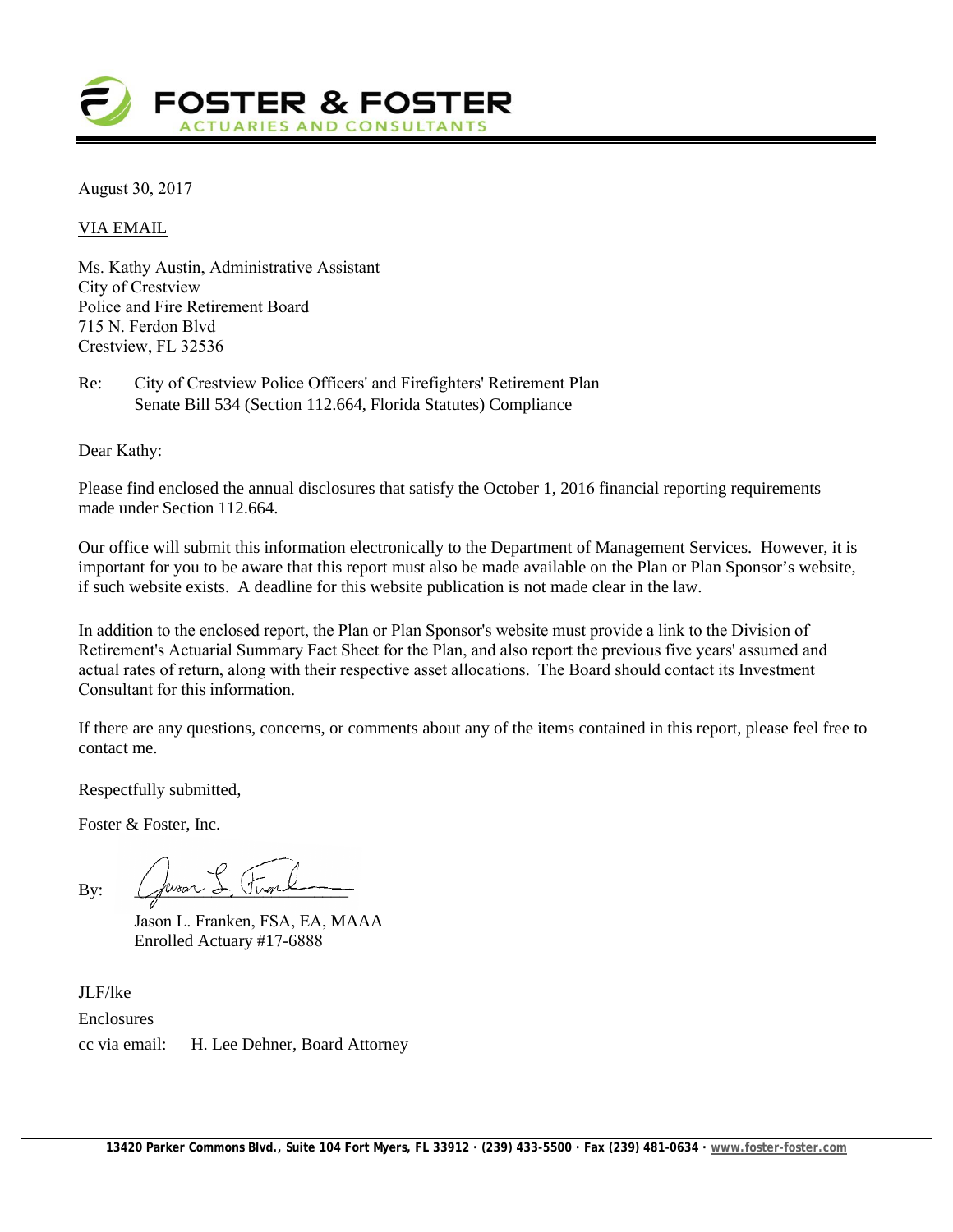# CITY OF CRESTVIEW POLICE OFFICERS' AND FIREFIGHTERS' RETIREMENT PLAN

# SECTION 112.664, FLORIDA STATUTES **COMPLIANCE**

With respect to the reporting standards for defined benefit retirement plans or systems contained in Section 112.664(1), F.S., the actuarial disclosures required under this section were prepared and completed by me or under my direct supervision and I acknowledge responsibility for the results. To the best of my knowledge, the results are complete and accurate, and in my opinion, meet the requirements of Section 112.664(1), Florida Statutes, and Rule 60T-1.0035, Florida Administrative Code.

By: Cosar L. Front Date: 8/30/2017

Jason L. Franken, FSA, EA, MAAA Enrolled Actuary #17-6888

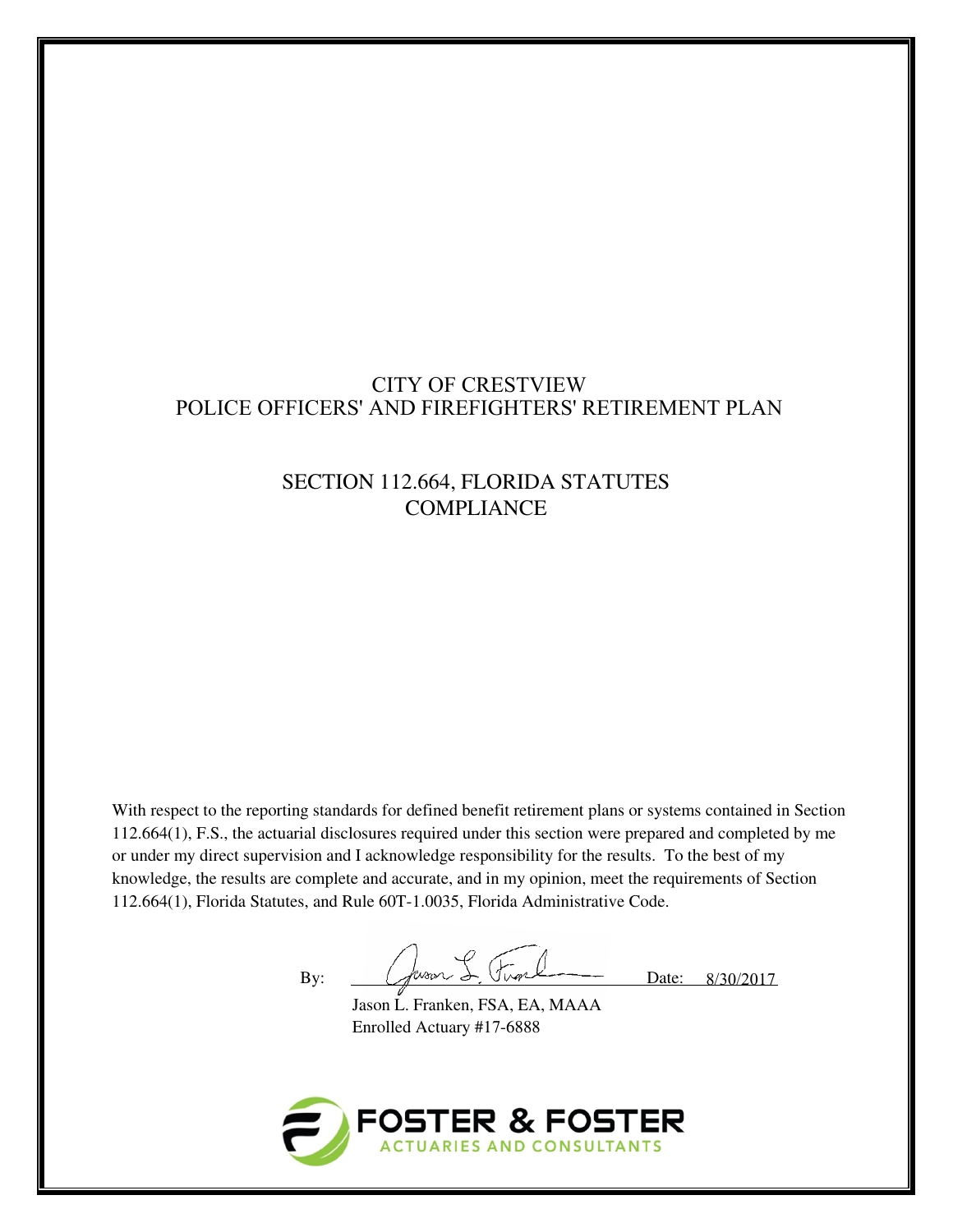When reviewing the following schedules, please note the following:

1) The purpose of producing this report is solely to satisfy the requirements set forth by Section 112.664, Florida Statutes, and is mandatory for every Florida public pension fund, excluding the Florida Retirement System (FRS).

\_\_\_\_\_\_\_\_\_\_\_\_\_\_\_\_\_\_\_\_\_\_\_\_\_\_\_\_\_\_\_\_\_\_\_\_\_\_\_\_\_\_\_\_\_\_\_\_\_\_\_\_\_\_\_\_\_\_\_\_\_\_\_\_\_\_\_\_\_\_\_\_\_\_\_\_\_\_\_\_\_\_\_\_\_\_\_\_\_\_\_\_\_\_\_\_\_\_\_\_\_\_\_\_\_\_\_\_\_\_\_\_\_\_\_\_\_\_\_\_\_\_\_

- 2) None of the schedules shown have any impact on the funding requirements of the Plan. These schedules are for statutory compliance purposes only.
- 3) In the schedules that follow, the columns labeled "ACTUAL" represent the final recorded GASB 67/68 results. The columns labeled "HYPOTHETICAL" illustrate what the results would have been if different assumptions were used.
- 4) It is our opinion that the Plan's actual assumptions utilized in the October 1, 2016 Actuarial Valuation Report, as adopted by the Board of Trustees, are reasonable individually and in the aggregate, and represent our best estimate of future Plan experience.
- 5) The "Number of Years Expected Benefit Payments Sustained" calculated in Section II: Asset Sustainability should not be interpreted as the number of years the Plan has left until it is insolvent. This calculation is required by 112.664, Florida Statutes, but the numeric result is irrelevant, since in its calculation we are to assume there will be no further contributions to the Fund. As long as the Actuarially Determined Contribution is made each year the Plan will never become insolvent.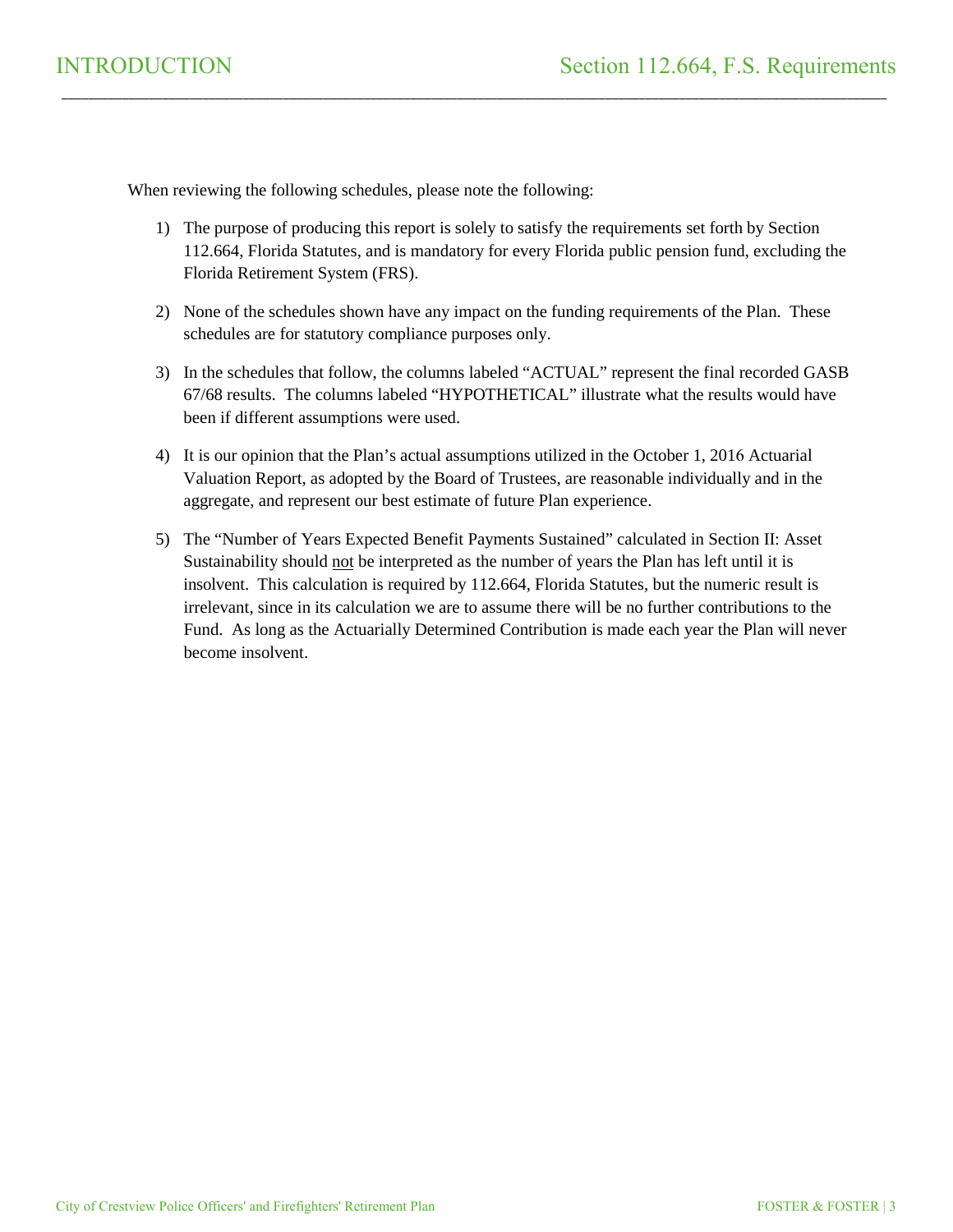# GASB 67: SCHEDULE OF CHANGES IN NET PENSION LIABILITY FISCAL YEAR SEPTEMBER 30, 2016

\_\_\_\_\_\_\_\_\_\_\_\_\_\_\_\_\_\_\_\_\_\_\_\_\_\_\_\_\_\_\_\_\_\_\_\_\_\_\_\_\_\_\_\_\_\_\_\_\_\_\_\_\_\_\_\_\_\_\_\_\_\_\_\_\_\_\_\_\_\_\_\_\_\_\_\_\_\_\_\_\_\_\_\_\_\_\_\_\_\_\_\_\_\_\_\_\_\_\_\_\_\_\_\_\_\_\_\_\_\_\_\_\_\_\_\_\_\_\_\_\_\_\_\_\_\_\_\_\_\_\_\_\_

|                                                                            | <b>ACTUAL</b>                    | <b>HYPOTHETICAL</b>                 |                                   |  |  |
|----------------------------------------------------------------------------|----------------------------------|-------------------------------------|-----------------------------------|--|--|
|                                                                            | 8.00%<br>RP-2000<br>Generational | $6.00\%$<br>RP-2000<br>Generational | 10.00%<br>RP-2000<br>Generational |  |  |
| <b>Total Pension Liability</b>                                             |                                  |                                     |                                   |  |  |
| Service Cost                                                               | 675,767                          | 1,056,689                           | 493,881                           |  |  |
| Interest                                                                   | 1,205,985                        | 1,233,679                           | 1,233,636                         |  |  |
| Change in Excess State Money                                               | (798, 033)                       | (798, 033)                          | (798, 033)                        |  |  |
| <b>Share Plan Allocation</b>                                               | 775,763                          | 775,763                             | 775,763                           |  |  |
| <b>Changes of Benefit Terms</b><br>Differences Between Expected and Actual |                                  |                                     |                                   |  |  |
| Experience                                                                 | 293,542                          | 465,136                             | 210,473                           |  |  |
| <b>Changes of Assumptions</b>                                              | 337,452                          | (393,741)                           | (216, 366)                        |  |  |
| Benefit Payments, Including Refunds of                                     |                                  |                                     |                                   |  |  |
| <b>Employee Contributions</b>                                              | (618, 732)                       | (618, 732)                          | (618, 732)                        |  |  |
| Net Change in Total Pension Liability                                      | 1,871,744                        | 1,720,761                           | 1,080,622                         |  |  |
| Total Pension Liability - Beginning                                        | 15,515,508                       | 20,621,084                          | 12,958,941                        |  |  |
| Total Pension Liability - Ending (a)                                       | 17,387,252                       | 22,341,845<br>\$                    | \$<br>14,039,563                  |  |  |
| <b>Plan Fiduciary Net Position</b>                                         |                                  |                                     |                                   |  |  |
| Contributions - Employer                                                   | 111,296                          | 111,296                             | 111,296                           |  |  |
| Contributions - State                                                      | 300,086                          | 300,086                             | 300,086                           |  |  |
| Contributions - Employee                                                   | 267,931                          | 267,931                             | 267,931                           |  |  |
| Net Investment Income                                                      | 1,072,929                        | 1,072,929                           | 1,072,929                         |  |  |
| Benefit Payments, Including Refunds of                                     |                                  |                                     |                                   |  |  |
| <b>Employee Contributions</b>                                              | (618, 732)                       | (618, 732)                          | (618, 732)                        |  |  |
| <b>Administrative Expenses</b>                                             | (47, 835)                        | (47, 835)                           | (47, 835)                         |  |  |
| Net Change in Plan Fiduciary Net Position                                  | 1,085,675                        | 1,085,675                           | 1,085,675                         |  |  |
| Plan Fiduciary Net Position - Beginning                                    | 16,403,405                       | 16,403,405                          | 16,403,405                        |  |  |
| Plan Fiduciary Net Position - Ending (b)                                   | 17,489,080<br>\$.                | 17,489,080<br>\$                    | 17,489,080<br>\$                  |  |  |
| Net Pension Liability - Ending (a) - (b)                                   | (101, 828)<br>\$                 | \$<br>4,852,765                     | \$<br>(3,449,517)                 |  |  |

## GASB 68: PENSION EXPENSE FISCAL YEAR SEPTEMBER 30, 2016

|                 | ACTUAL<br>8.00% |         | <b>HYPOTHETICAL</b> |  |         |  |
|-----------------|-----------------|---------|---------------------|--|---------|--|
|                 |                 |         | $6.00\%$            |  | 10.00%  |  |
| Pension Expense |                 | 506,902 | 1,015,117           |  | 190,009 |  |
|                 |                 |         |                     |  |         |  |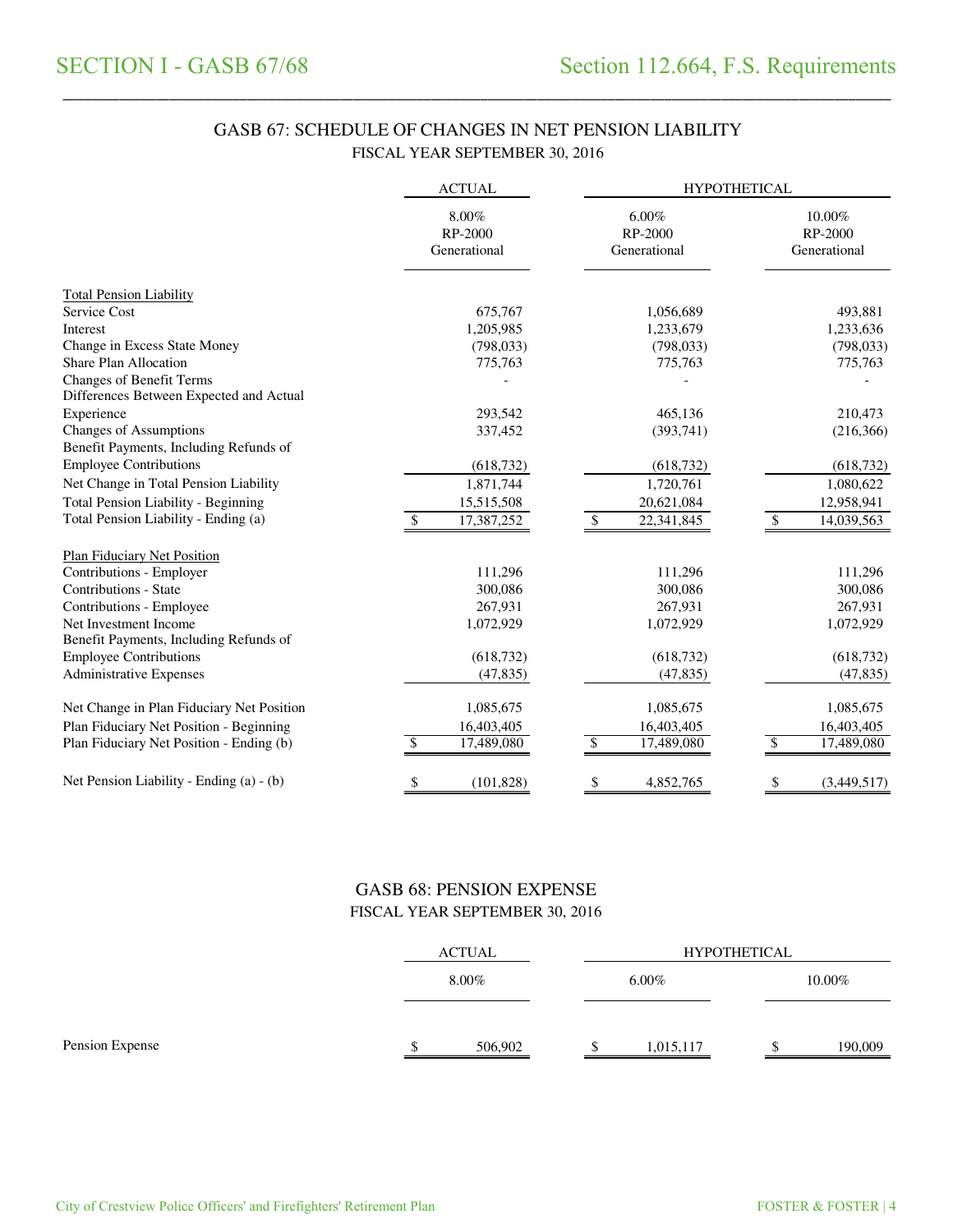\_\_\_\_\_\_\_\_\_\_\_\_\_\_\_\_\_\_\_\_\_\_\_\_\_\_\_\_\_\_\_\_\_\_\_\_\_\_\_\_\_\_\_\_\_\_\_\_\_\_\_\_\_\_\_\_\_\_\_\_\_\_\_\_\_\_\_\_\_\_\_\_\_\_\_\_\_\_\_\_\_\_\_\_\_\_\_\_\_\_\_\_\_\_\_\_\_\_\_\_\_\_\_\_\_\_\_\_\_\_\_\_\_\_\_\_\_\_\_\_\_\_\_\_\_\_\_\_\_\_\_\_\_\_\_\_\_\_\_\_\_\_\_\_\_\_\_\_\_\_

| Fiscal Year<br>Beginning 10/1 | Projected Beginning<br><b>Fiduciary Net Position</b> | Projected Total<br>Contributions | Projected Benefit<br>Payments* | Projected<br>Administrative<br>Expense | Projected Investment<br>Earnings | Projected Ending<br><b>Fiduciary Net Position</b> |
|-------------------------------|------------------------------------------------------|----------------------------------|--------------------------------|----------------------------------------|----------------------------------|---------------------------------------------------|
| 2016                          | 17,297,179                                           |                                  | 918,205                        | $\equiv$                               | 1,347,046                        | 17,726,020                                        |
| 2017                          | 17,726,020                                           |                                  | 816,063                        |                                        | 1,385,439                        | 18,295,396                                        |
| 2018                          | 18,295,396                                           |                                  | 804,704                        |                                        | 1,431,444                        | 18,922,136                                        |
| 2019                          | 18,922,136                                           |                                  | 871,499                        |                                        | 1,478,911                        | 19,529,548                                        |
| 2020                          | 19,529,548                                           |                                  | 967,087                        |                                        | 1,523,680                        | 20,086,141                                        |
| 2021                          | 20,086,141                                           |                                  | 1,002,636                      |                                        | 1,566,786                        | 20,650,291                                        |
| 2022                          | 20,650,291                                           |                                  | 1,025,115                      |                                        | 1,611,019                        | 21,236,195                                        |
| 2023                          | 21,236,195                                           |                                  | 1,065,725                      |                                        | 1,656,267                        | 21,826,737                                        |
| 2024                          | 21,826,737                                           |                                  | 1,134,050                      |                                        | 1,700,777                        | 22,393,464                                        |
| 2025                          | 22,393,464                                           |                                  | 1,173,817                      |                                        | 1,744,524                        | 22,964,171                                        |
| 2026                          | 22,964,171                                           |                                  | 1,207,028                      |                                        | 1,788,853                        | 23,545,996                                        |
| 2027                          | 23,545,996                                           |                                  | 1,197,965                      |                                        | 1,835,761                        | 24,183,792                                        |
| 2028                          | 24,183,792                                           |                                  | 1,191,618                      |                                        | 1,887,039                        | 24,879,213                                        |
| 2029                          | 24,879,213                                           |                                  | 1,178,455                      |                                        | 1,943,199                        | 25,643,957                                        |
| 2030                          | 25,643,957                                           |                                  | 1,178,049                      |                                        | 2,004,395                        | 26,470,303                                        |
| 2031                          | 26,470,303                                           |                                  | 1,208,132                      |                                        | 2,069,299                        | 27,331,470                                        |
| 2032                          | 27,331,470                                           | $\overline{a}$                   | 1,211,815                      |                                        | 2,138,045                        | 28,257,700                                        |
| 2033                          | 28,257,700                                           | L,                               | 1,211,931                      |                                        | 2,212,139                        | 29,257,908                                        |
| 2034                          | 29,257,908                                           | L,                               | 1,222,981                      |                                        | 2,291,713                        | 30,326,640                                        |
| 2035                          | 30,326,640                                           | L,                               | 1,214,498                      |                                        | 2,377,551                        | 31,489,693                                        |
| 2036                          | 31,489,693                                           |                                  | 1,204,084                      |                                        | 2,471,012                        | 32,756,621                                        |
| 2037                          | 32,756,621                                           |                                  | 1,200,884                      |                                        | 2,572,494                        | 34,128,231                                        |
| 2038                          | 34,128,231                                           |                                  | 1,215,587                      |                                        | 2,681,635                        | 35,594,279                                        |
| 2039                          | 35,594,279                                           | $\overline{a}$                   | 1,212,167                      |                                        | 2,799,056                        | 37,181,168                                        |
| 2040                          | 37,181,168                                           |                                  | 1,195,403                      |                                        | 2,926,677                        | 38,912,442                                        |
| 2041                          | 38,912,442                                           |                                  | 1,165,310                      |                                        | 3,066,383                        | 40,813,515                                        |
| 2042                          | 40,813,515                                           |                                  | 1,136,216                      |                                        | 3,219,633                        | 42,896,932                                        |
| 2043                          | 42,896,932                                           |                                  | 1,104,488                      |                                        | 3,387,575                        | 45,180,019                                        |
| 2044                          | 45,180,019                                           | L.                               | 1,070,394                      |                                        | 3,571,586                        | 47,681,211                                        |
| 2045                          | 47,681,211                                           | L.                               | 1,038,905                      |                                        | 3,772,941                        | 50,415,247                                        |
| 2046                          | 50,415,247                                           |                                  | 1,005,191                      |                                        | 3,993,012                        | 53,403,068                                        |
| 2047                          | 53,403,068                                           |                                  | 970,328                        |                                        | 4,233,432                        | 56,666,172                                        |
| 2048                          | 56,666,172                                           |                                  | 932,669                        |                                        | 4,495,987                        | 60,229,490                                        |
| 2049                          | 60,229,490                                           |                                  | 895,810                        |                                        | 4,782,527                        | 64,116,207                                        |
| 2050                          | 64,116,207                                           |                                  | 859,442                        |                                        | 5,094,919                        | 68,351,684                                        |
| 2051                          | 68,351,684                                           |                                  | 823,427                        |                                        | 5,435,198                        | 72,963,455                                        |
| 2052                          | 72,963,455                                           |                                  | 787,081                        |                                        | 5,805,593                        | 77,981,967                                        |
| 2053                          | 77,981,967                                           |                                  | 750,503                        |                                        | 6,208,537                        | 83,440,001                                        |
| 2054                          | 83,440,001                                           |                                  | 713,698                        |                                        | 6,646,652                        | 89,372,955                                        |
| 2055                          | 89,372,955                                           |                                  | 676,671                        |                                        | 7,122,770                        | 95,819,054                                        |
| 2056                          | 95,819,054                                           |                                  | 639,690                        |                                        |                                  |                                                   |
| 2057                          | 102,819,301                                          |                                  |                                |                                        | 7,639,937<br>8,201,436           | 102,819,301<br>110,418,041                        |
|                               |                                                      |                                  | 602,696                        |                                        |                                  |                                                   |
| 2058                          | 110,418,041                                          |                                  | 565,787                        |                                        | 8,810,812                        | 118,663,066                                       |
| 2059                          | 118,663,066                                          |                                  | 528,968                        |                                        | 9,471,887                        | 127,605,985                                       |
| 2060                          | 127,605,985                                          |                                  | 492,339                        |                                        | 10,188,785                       | 137, 302, 431                                     |
| 2061                          | 137,302,431                                          |                                  | 456,117                        |                                        | 10,965,950                       | 147,812,264                                       |
| 2062                          | 147,812,264                                          |                                  | 420,658                        |                                        | 11,808,155                       | 159, 199, 761                                     |
| 2063                          | 159,199,761                                          |                                  | 386,213                        |                                        | 12,720,532                       | 171,534,080                                       |
| 2064                          | 171,534,080                                          |                                  | 353,023                        |                                        | 13,708,605                       | 184,889,662                                       |
| 2065                          | 184,889,662                                          |                                  | 321,263                        |                                        | 14,778,322                       | 199,346,721                                       |

Table 1 Plan Assumptions: 8.00% and RP-2000 Generational Mortality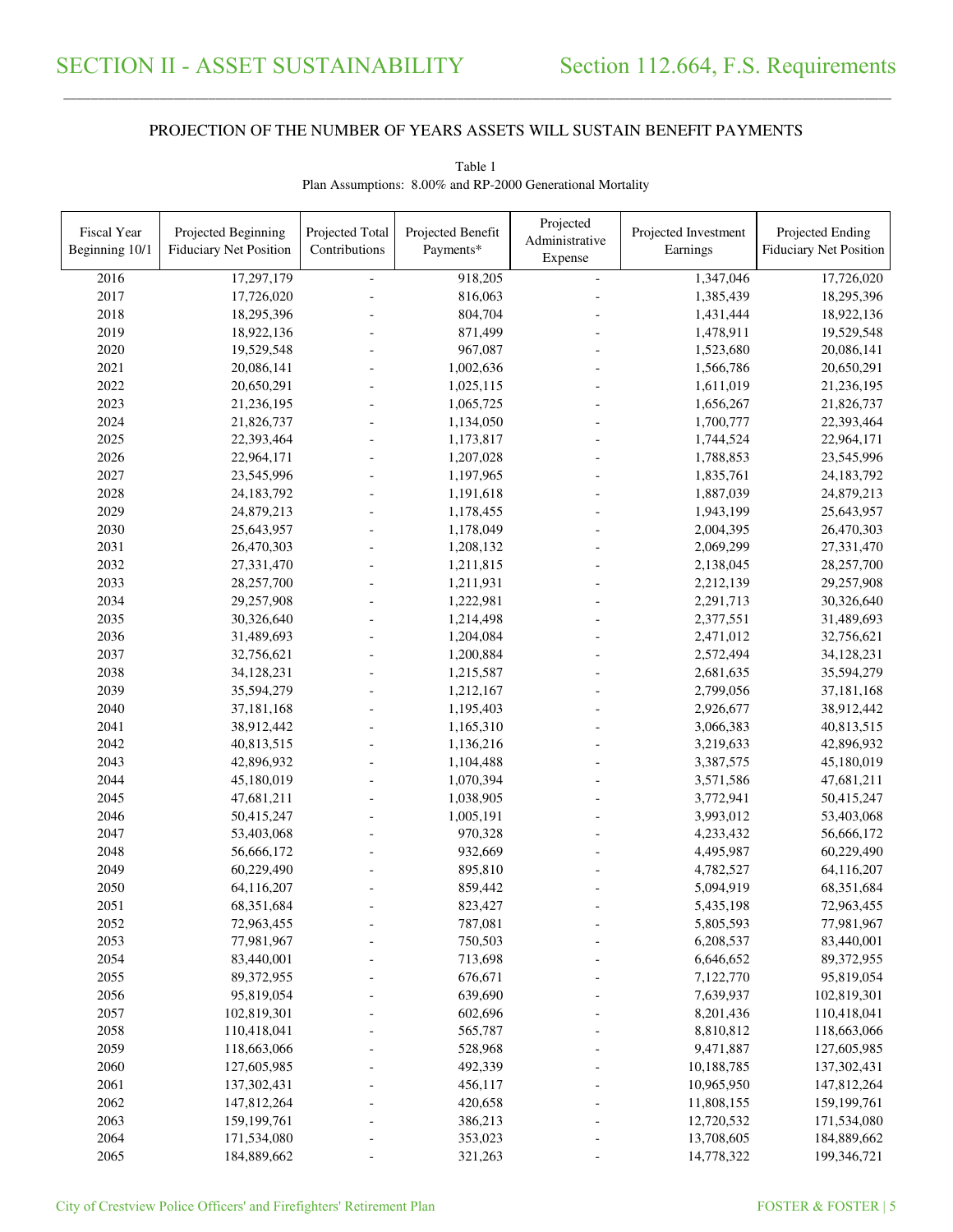\_\_\_\_\_\_\_\_\_\_\_\_\_\_\_\_\_\_\_\_\_\_\_\_\_\_\_\_\_\_\_\_\_\_\_\_\_\_\_\_\_\_\_\_\_\_\_\_\_\_\_\_\_\_\_\_\_\_\_\_\_\_\_\_\_\_\_\_\_\_\_\_\_\_\_\_\_\_\_\_\_\_\_\_\_\_\_\_\_\_\_\_\_\_\_\_\_\_\_\_\_\_\_\_\_\_\_\_\_\_\_\_\_\_\_\_\_\_\_\_\_\_\_\_\_\_\_\_\_\_\_\_\_\_\_\_\_\_\_\_\_\_\_\_\_\_\_\_\_\_

| Fiscal Year<br>Beginning 10/1 | Projected Beginning<br><b>Fiduciary Net Position</b> | Projected Total<br>Contributions | Projected Benefit<br>Payments* | Projected<br>Administrative<br>Expense | Projected Investment<br>Earnings | Projected Ending<br><b>Fiduciary Net Position</b> |
|-------------------------------|------------------------------------------------------|----------------------------------|--------------------------------|----------------------------------------|----------------------------------|---------------------------------------------------|
| 2066                          | 199,346,721                                          |                                  | 291,117                        | $\frac{1}{2}$                          | 15,936,093                       | 214,991,697                                       |
| 2067                          | 214,991,697                                          |                                  | 263,013                        |                                        | 17,188,815                       | 231,917,499                                       |
| 2068                          | 231,917,499                                          |                                  | 237,113                        |                                        | 18,543,915                       | 250,224,301                                       |
| 2069                          | 250,224,301                                          |                                  | 213,343                        |                                        | 20,009,410                       | 270,020,368                                       |
| 2070                          | 270,020,368                                          |                                  | 191,568                        |                                        | 21,593,967                       | 291,422,767                                       |
| 2071                          | 291,422,767                                          |                                  | 171,557                        |                                        | 23,306,959                       | 314,558,169                                       |
| 2072                          | 314,558,169                                          |                                  | 153,149                        |                                        | 25,158,528                       | 339,563,548                                       |
| 2073                          | 339,563,548                                          |                                  | 136,120                        |                                        | 27,159,639                       | 366,587,067                                       |
| 2074                          | 366,587,067                                          |                                  | 120,322                        |                                        | 29,322,152                       | 395,788,897                                       |
| 2075                          | 395,788,897                                          |                                  | 105,639                        |                                        | 31,658,886                       | 427, 342, 144                                     |
| 2076                          | 427,342,144                                          |                                  | 92,061                         |                                        | 34,183,689                       | 461, 433, 772                                     |
| 2077                          | 461, 433, 772                                        |                                  | 79,578                         |                                        | 36,911,519                       | 498,265,713                                       |
| 2078                          | 498,265,713                                          |                                  | 68,087                         |                                        | 39,858,534                       | 538,056,160                                       |
| 2079                          | 538,056,160                                          |                                  | 57,557                         |                                        | 43,042,191                       | 581,040,794                                       |
| 2080                          | 581,040,794                                          |                                  | 48,002                         |                                        | 46,481,343                       | 627,474,135                                       |
| 2081                          | 627,474,135                                          |                                  | 39,432                         |                                        | 50,196,354                       | 677, 631, 057                                     |
| 2082                          | 677, 631, 057                                        |                                  | 31,800                         |                                        | 54,209,213                       | 731,808,470                                       |
| 2083                          | 731,808,470                                          |                                  | 25,134                         |                                        | 58, 543, 672                     | 790,327,008                                       |
| 2084                          | 790,327,008                                          |                                  | 19,464                         |                                        | 63,225,382                       | 853,532,926                                       |
| 2085                          | 853,532,926                                          |                                  | 14,781                         |                                        | 68,282,043                       | 921,800,188                                       |
| 2086                          | 921,800,188                                          |                                  | 10,997                         |                                        | 73,743,575                       | 995,532,766                                       |
| 2087                          | 995,532,766                                          |                                  | 8,015                          |                                        | 79,642,301                       | 1,075,167,052                                     |
| 2088                          | 1,075,167,052                                        |                                  | 5,710                          |                                        | 86,013,136                       | 1,161,174,478                                     |
| 2089                          | 1,161,174,478                                        |                                  | 3,978                          |                                        | 92,893,799                       | 1,254,064,299                                     |
| 2090                          | 1,254,064,299                                        |                                  | 2,703                          |                                        | 100,325,036                      | 1,354,386,632                                     |
| 2091                          | 1,354,386,632                                        |                                  | 1,797                          |                                        | 108,350,859                      | 1,462,735,694                                     |
| 2092                          | 1,462,735,694                                        |                                  | 1,170                          |                                        | 117,018,809                      | 1,579,753,333                                     |
| 2093                          | 1,579,753,333                                        |                                  | 751                            |                                        | 126,380,237                      | 1,706,132,819                                     |
| 2094                          | 1,706,132,819                                        |                                  | 477                            |                                        | 136,490,606                      | 1,842,622,948                                     |
| 2095                          | 1,842,622,948                                        |                                  | 301                            |                                        | 147,409,824                      | 1,990,032,471                                     |
| 2096                          | 1,990,032,471                                        |                                  | 188                            |                                        | 159,202,590                      | 2,149,234,873                                     |
| 2097                          | 2,149,234,873                                        |                                  | 116                            |                                        | 171,938,785                      | 2,321,173,542                                     |
| 2098                          | 2,321,173,542                                        |                                  | 71                             |                                        | 185,693,881                      | 2,506,867,352                                     |
| 2099                          | 2,506,867,352                                        |                                  | 43                             |                                        | 200,549,386                      | 2,707,416,695                                     |
| 2100                          | 2,707,416,695                                        |                                  | 26                             |                                        | 216,593,335                      | 2,924,010,004                                     |
| 2101                          | 2,924,010,004                                        |                                  | 15                             |                                        | 233,920,800                      | 3,157,930,789                                     |
| 2102                          | 3,157,930,789                                        |                                  | 9                              |                                        | 252,634,463                      | 3,410,565,243                                     |
| 2103                          | 3,410,565,243                                        |                                  | 5                              |                                        | 272,845,219                      | 3,683,410,457                                     |
| 2104                          | 3,683,410,457                                        |                                  | 3                              |                                        | 294,672,836                      | 3,978,083,290                                     |
| 2105                          | 3,978,083,290                                        |                                  | $\overline{\mathbf{c}}$        |                                        | 318,246,663                      | 4,296,329,951                                     |
| 2106                          | 4,296,329,951                                        |                                  | $\,1\,$                        |                                        | 343,706,396                      | 4,640,036,346                                     |
| 2107                          | 4,640,036,346                                        |                                  | $\mathbf{1}$                   |                                        | 371,202,908                      | 5,011,239,253                                     |
| 2108                          | 5,011,239,253                                        |                                  |                                |                                        | 400,899,140                      | 5,412,138,393                                     |
|                               |                                                      |                                  |                                |                                        |                                  |                                                   |

Table 1 Plan Assumptions: 8.00% and RP-2000 Generational Mortality

\*All DROP Balances paid in 2016.

Number of Years Expected Benefit Payments Sustained: 999.99

This projection assumes no further contributions, assumes no further benefit accruals, and assumes Market Value of Assets earn 8.00% interest. **It is important to note that as long as the Actuarially Determined Contribution is made each year, the Plan will never become insolvent. Furthermore, State and local laws mandate that the Actuarially Determined Contribution be made each year.**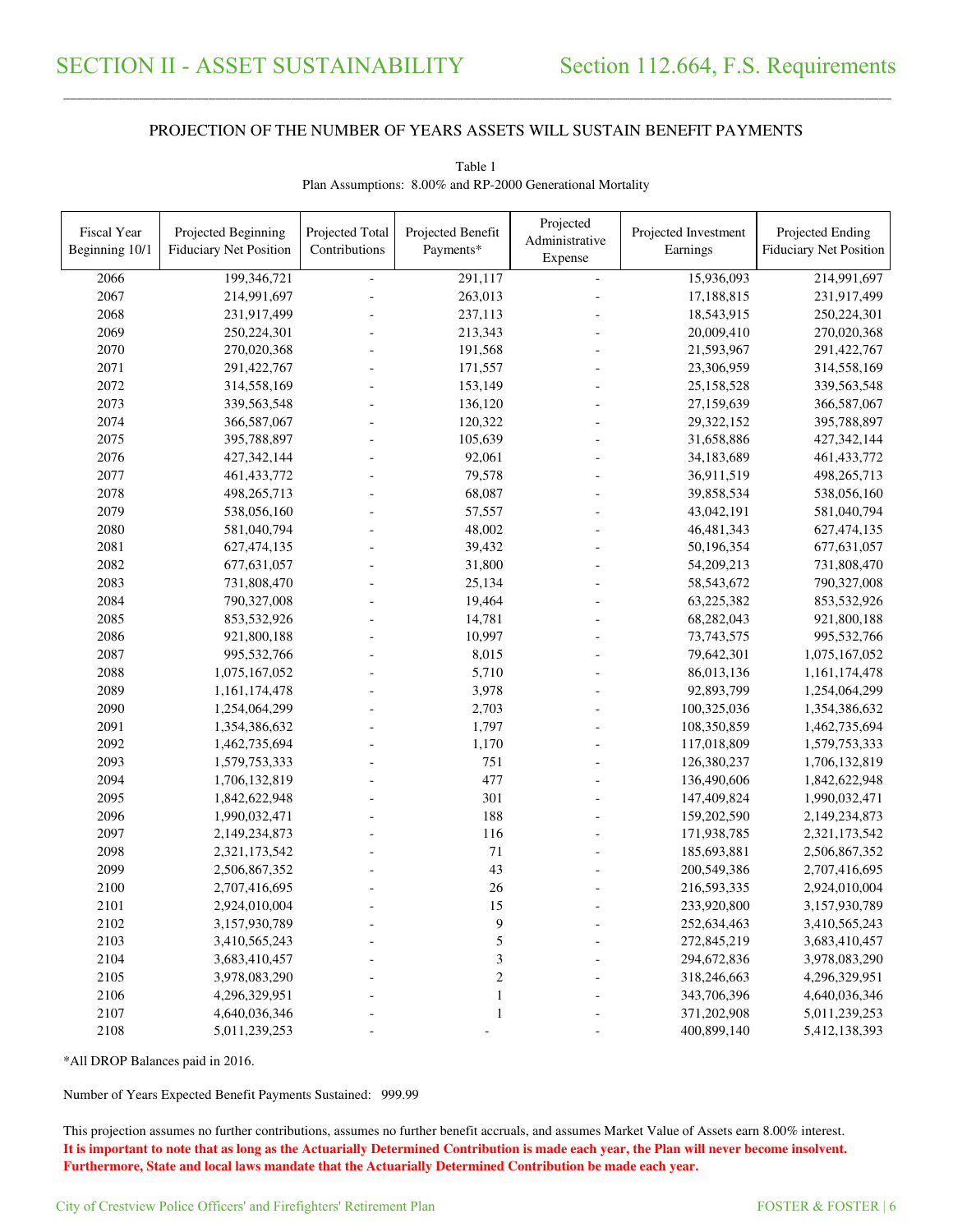\_\_\_\_\_\_\_\_\_\_\_\_\_\_\_\_\_\_\_\_\_\_\_\_\_\_\_\_\_\_\_\_\_\_\_\_\_\_\_\_\_\_\_\_\_\_\_\_\_\_\_\_\_\_\_\_\_\_\_\_\_\_\_\_\_\_\_\_\_\_\_\_\_\_\_\_\_\_\_\_\_\_\_\_\_\_\_\_\_\_\_\_\_\_\_\_\_\_\_\_\_\_\_\_\_\_\_\_\_\_\_\_\_\_\_\_\_\_\_\_\_\_\_\_\_\_\_\_\_\_\_\_\_\_\_\_\_\_\_\_\_\_\_\_\_\_\_\_\_\_

| Fiscal Year<br>Beginning 10/1 | Projected Beginning<br><b>Fiduciary Net Position</b> | Projected Total<br>Contributions | Projected Benefit<br>Payments* | Projected<br>Administrative | Projected Investment<br>Earnings | Projected Ending<br><b>Fiduciary Net Position</b> |
|-------------------------------|------------------------------------------------------|----------------------------------|--------------------------------|-----------------------------|----------------------------------|---------------------------------------------------|
|                               |                                                      |                                  |                                | Expense                     |                                  |                                                   |
| 2016                          | 17,297,179                                           |                                  | 918,205                        | $\overline{a}$              | 1,010,285                        | 17,389,259                                        |
| 2017                          | 17,389,259                                           |                                  | 816,063                        |                             | 1,018,874                        | 17,592,070                                        |
| 2018                          | 17,592,070                                           |                                  | 804,704                        |                             | 1,031,383                        | 17,818,749                                        |
| 2019                          | 17,818,749                                           |                                  | 871,499                        |                             | 1,042,980                        | 17,990,230                                        |
| 2020                          | 17,990,230                                           |                                  | 967,087                        |                             | 1,050,401                        | 18,073,544                                        |
| 2021                          | 18,073,544                                           |                                  | 1,002,636                      |                             | 1,054,334                        | 18,125,242                                        |
| 2022                          | 18,125,242                                           |                                  | 1,025,115                      |                             | 1,056,761                        | 18,156,888                                        |
| 2023                          | 18,156,888                                           |                                  | 1,065,725                      |                             | 1,057,442                        | 18,148,605                                        |
| 2024                          | 18,148,605                                           |                                  | 1,134,050                      |                             | 1,054,895                        | 18,069,450                                        |
| 2025                          | 18,069,450                                           |                                  | 1,173,817                      |                             | 1,048,952                        | 17,944,585                                        |
| 2026                          | 17,944,585                                           |                                  | 1,207,028                      |                             | 1,040,464                        | 17,778,021                                        |
| 2027                          | 17,778,021                                           |                                  | 1,197,965                      |                             | 1,030,742                        | 17,610,798                                        |
| 2028                          | 17,610,798                                           |                                  | 1,191,618                      |                             | 1,020,899                        | 17,440,079                                        |
| 2029                          | 17,440,079                                           |                                  | 1,178,455                      |                             | 1,011,051                        | 17,272,675                                        |
| 2030                          | 17,272,675                                           |                                  | 1,178,049                      |                             | 1,001,019                        | 17,095,645                                        |
| 2031                          | 17,095,645                                           |                                  | 1,208,132                      |                             | 989,495                          | 16,877,008                                        |
| 2032                          | 16,877,008                                           |                                  | 1,211,815                      |                             | 976,266                          | 16,641,459                                        |
| 2033                          | 16,641,459                                           |                                  | 1,211,931                      |                             | 962,130                          | 16,391,658                                        |
| 2034                          | 16,391,658                                           |                                  | 1,222,981                      |                             | 946,810                          | 16,115,487                                        |
| 2035                          | 16,115,487                                           |                                  | 1,214,498                      |                             | 930,494                          | 15,831,483                                        |
| 2036                          | 15,831,483                                           |                                  | 1,204,084                      |                             | 913,766                          | 15,541,165                                        |
| 2037                          | 15,541,165                                           |                                  | 1,200,884                      |                             | 896,443                          | 15,236,724                                        |
| 2038                          | 15,236,724                                           |                                  | 1,215,587                      |                             | 877,736                          | 14,898,873                                        |
| 2039                          | 14,898,873                                           |                                  | 1,212,167                      |                             | 857,567                          | 14,544,273                                        |
| 2040                          | 14,544,273                                           |                                  | 1,195,403                      |                             | 836,794                          | 14,185,664                                        |
| 2041                          | 14,185,664                                           |                                  | 1,165,310                      |                             | 816,181                          | 13,836,535                                        |
| 2042                          | 13,836,535                                           |                                  | 1,136,216                      |                             | 796,106                          | 13,496,425                                        |
| 2043                          | 13,496,425                                           |                                  | 1,104,488                      |                             | 776,651                          | 13,168,588                                        |
| 2044                          | 13,168,588                                           |                                  | 1,070,394                      |                             | 758,003                          | 12,856,197                                        |
| 2045                          | 12,856,197                                           |                                  | 1,038,905                      |                             | 740,205                          | 12,557,497                                        |
| 2046                          | 12,557,497                                           |                                  | 1,005,191                      |                             | 723,294                          | 12,275,600                                        |
| 2047                          | 12,275,600                                           |                                  | 970,328                        |                             | 707,426                          | 12,012,698                                        |
| 2048                          | 12,012,698                                           |                                  | 932,669                        |                             | 692,782                          | 11,772,811                                        |
| 2049                          | 11,772,811                                           |                                  | 895,810                        |                             | 679,494                          | 11,556,495                                        |
| 2050                          | 11,556,495                                           |                                  | 859,442                        |                             | 667,606                          | 11,364,659                                        |
| 2051                          | 11,364,659                                           |                                  | 823,427                        |                             | 657,177                          | 11,198,409                                        |
| 2052                          | 11,198,409                                           |                                  | 787,081                        |                             | 648,292                          | 11,059,620                                        |
| 2053                          | 11,059,620                                           |                                  | 750,503                        |                             | 641,062                          | 10,950,179                                        |
| 2054                          | 10,950,179                                           |                                  | 713,698                        |                             | 635,600                          | 10,872,081                                        |
| 2055                          | 10,872,081                                           |                                  | 676,671                        |                             | 632,025                          | 10,827,435                                        |
| 2056                          | 10,827,435                                           |                                  | 639,690                        |                             | 630,455                          | 10,818,200                                        |
| 2057                          | 10,818,200                                           |                                  | 602,696                        |                             | 631,011                          | 10,846,515                                        |
| 2058                          | 10,846,515                                           |                                  | 565,787                        |                             | 633,817                          | 10,914,545                                        |
| 2059                          | 10,914,545                                           |                                  | 528,968                        |                             | 639,004                          | 11,024,581                                        |
| 2060                          | 11,024,581                                           |                                  | 492,339                        |                             | 646,705                          | 11,178,947                                        |
| 2061                          | 11,178,947                                           |                                  | 456,117                        |                             | 657,053                          | 11,379,883                                        |
| 2062                          | 11,379,883                                           |                                  | 420,658                        |                             | 670,173                          | 11,629,398                                        |
| 2063                          | 11,629,398                                           |                                  | 386,213                        |                             | 686,177                          | 11,929,362                                        |
| 2064                          | 11,929,362                                           |                                  | 353,023                        |                             | 705,171                          | 12,281,510                                        |
| 2065                          | 12,281,510                                           |                                  | 321,263                        |                             | 727,253                          | 12,687,500                                        |

Table 2 Hypothetical Assumptions: 6.00% and RP-2000 Generational Mortality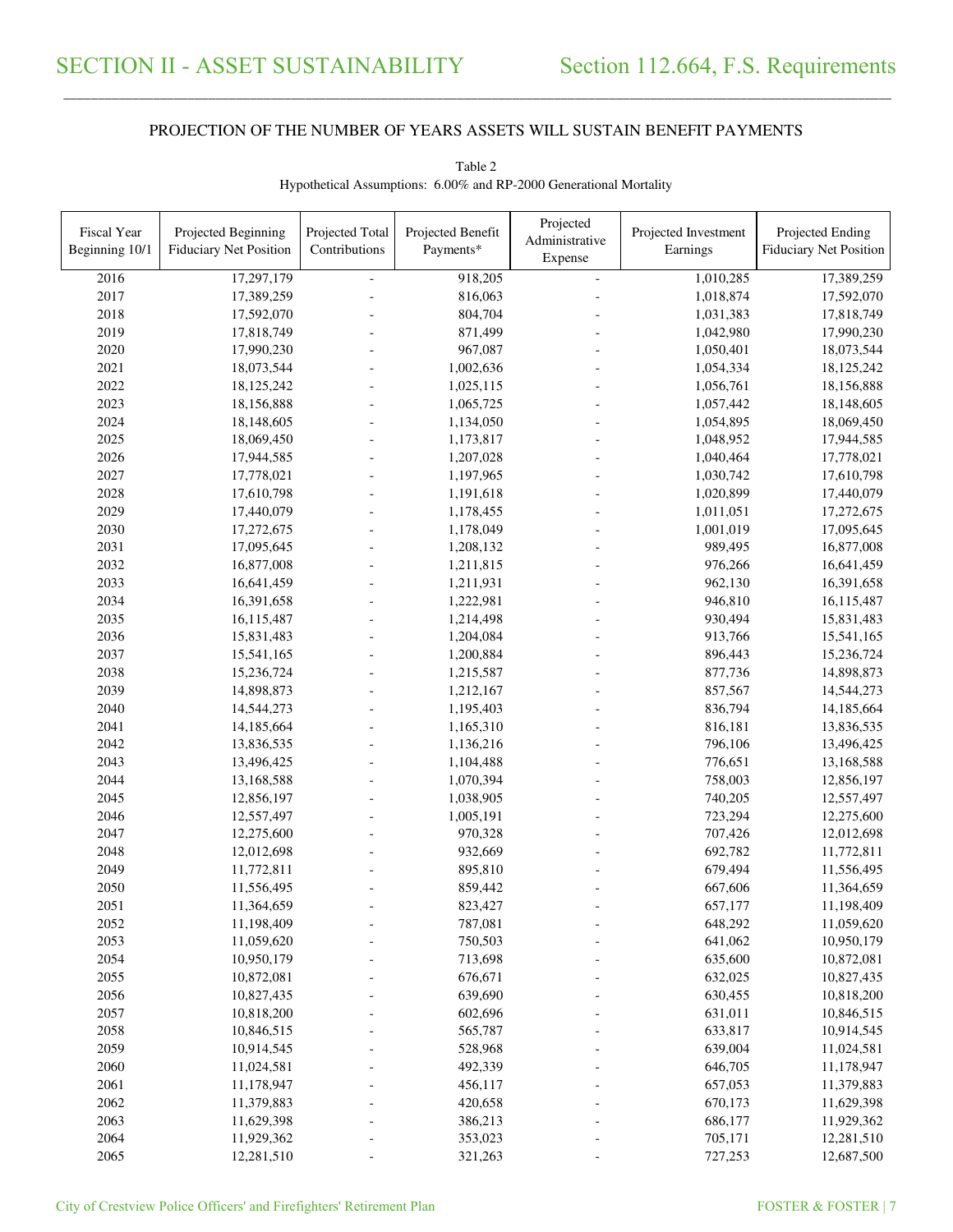\_\_\_\_\_\_\_\_\_\_\_\_\_\_\_\_\_\_\_\_\_\_\_\_\_\_\_\_\_\_\_\_\_\_\_\_\_\_\_\_\_\_\_\_\_\_\_\_\_\_\_\_\_\_\_\_\_\_\_\_\_\_\_\_\_\_\_\_\_\_\_\_\_\_\_\_\_\_\_\_\_\_\_\_\_\_\_\_\_\_\_\_\_\_\_\_\_\_\_\_\_\_\_\_\_\_\_\_\_\_\_\_\_\_\_\_\_\_\_\_\_\_\_\_\_\_\_\_\_\_\_\_\_\_\_\_\_\_\_\_\_\_\_\_\_\_\_\_\_\_

| <b>Fiscal Year</b><br>Beginning 10/1 | Projected Beginning<br><b>Fiduciary Net Position</b> | Projected Total<br>Contributions | Projected Benefit<br>Payments* | Projected<br>Administrative<br>Expense | Projected Investment<br>Earnings | Projected Ending<br><b>Fiduciary Net Position</b> |
|--------------------------------------|------------------------------------------------------|----------------------------------|--------------------------------|----------------------------------------|----------------------------------|---------------------------------------------------|
| 2066                                 | 12,687,500                                           |                                  | 291,117                        | ÷,                                     | 752,516                          | 13,148,899                                        |
| 2067                                 | 13,148,899                                           |                                  | 263,013                        |                                        | 781,044                          | 13,666,930                                        |
| 2068                                 | 13,666,930                                           |                                  | 237,113                        |                                        | 812,902                          | 14,242,719                                        |
| 2069                                 | 14,242,719                                           |                                  | 213,343                        |                                        | 848,163                          | 14,877,539                                        |
| 2070                                 | 14,877,539                                           |                                  | 191,568                        |                                        | 886,905                          | 15,572,876                                        |
| 2071                                 | 15,572,876                                           |                                  | 171,557                        |                                        | 929,226                          | 16,330,545                                        |
| 2072                                 | 16,330,545                                           |                                  | 153,149                        |                                        | 975,238                          | 17,152,634                                        |
| 2073                                 | 17,152,634                                           |                                  | 136,120                        |                                        | 1,025,074                        | 18,041,588                                        |
| 2074                                 | 18,041,588                                           |                                  | 120,322                        |                                        | 1,078,886                        | 19,000,152                                        |
| 2075                                 | 19,000,152                                           |                                  | 105,639                        |                                        | 1,136,840                        | 20,031,353                                        |
| 2076                                 | 20,031,353                                           |                                  | 92,061                         |                                        | 1,199,119                        | 21,138,411                                        |
| 2077                                 | 21,138,411                                           |                                  | 79,578                         |                                        | 1,265,917                        | 22,324,750                                        |
| 2078                                 | 22,324,750                                           |                                  | 68,087                         |                                        | 1,337,442                        | 23,594,105                                        |
| 2079                                 | 23,594,105                                           |                                  | 57,557                         |                                        | 1,413,920                        | 24,950,468                                        |
| 2080                                 | 24,950,468                                           |                                  | 48,002                         |                                        | 1,495,588                        | 26,398,054                                        |
| 2081                                 | 26,398,054                                           |                                  | 39,432                         |                                        | 1,582,700                        | 27,941,322                                        |
| 2082                                 | 27,941,322                                           |                                  | 31,800                         |                                        | 1,675,525                        | 29,585,047                                        |
| 2083                                 | 29,585,047                                           |                                  | 25,134                         |                                        | 1,774,349                        | 31,334,262                                        |
| 2084                                 | 31,334,262                                           |                                  | 19,464                         |                                        | 1,879,472                        | 33,194,270                                        |
| 2085                                 | 33,194,270                                           |                                  | 14,781                         |                                        | 1,991,213                        | 35,170,702                                        |
| 2086                                 | 35,170,702                                           |                                  | 10,997                         |                                        | 2,109,912                        | 37,269,617                                        |
| 2087                                 | 37,269,617                                           |                                  | 8,015                          |                                        | 2,235,937                        | 39,497,539                                        |
| 2088                                 | 39,497,539                                           |                                  | 5,710                          |                                        | 2,369,681                        | 41,861,510                                        |
| 2089                                 | 41,861,510                                           |                                  | 3,978                          |                                        | 2,511,571                        | 44,369,103                                        |
| 2090                                 | 44,369,103                                           |                                  | 2,703                          |                                        | 2,662,065                        | 47,028,465                                        |
| 2091                                 | 47,028,465                                           |                                  | 1,797                          |                                        | 2,821,654                        | 49,848,322                                        |
| 2092                                 | 49,848,322                                           |                                  | 1,170                          |                                        | 2,990,864                        | 52,838,016                                        |
| 2093                                 | 52,838,016                                           |                                  | 751                            |                                        | 3,170,258                        | 56,007,523                                        |
| 2094                                 | 56,007,523                                           |                                  | 477                            |                                        | 3,360,437                        | 59,367,483                                        |
| 2095                                 | 59,367,483                                           |                                  | 301                            |                                        | 3,562,040                        | 62,929,222                                        |
| 2096                                 | 62,929,222                                           |                                  | 188                            |                                        | 3,775,748                        | 66,704,782                                        |
| 2097                                 | 66,704,782                                           |                                  | 116                            |                                        | 4,002,283                        | 70,706,949                                        |
| 2098                                 | 70,706,949                                           |                                  | $71\,$                         |                                        | 4,242,415                        | 74,949,293                                        |
| 2099                                 | 74,949,293                                           |                                  | 43                             |                                        | 4,496,956                        | 79,446,206                                        |
| 2100                                 | 79,446,206                                           |                                  | 26                             |                                        | 4,766,772                        | 84,212,952                                        |
| 2101                                 | 84,212,952                                           |                                  | 15                             |                                        | 5,052,777                        | 89,265,714                                        |
| 2102                                 | 89,265,714                                           |                                  | 9                              |                                        | 5,355,943                        | 94,621,648                                        |
| 2103                                 | 94,621,648                                           |                                  | 5                              |                                        | 5,677,299                        | 100,298,942                                       |
| 2104                                 | 100,298,942                                          |                                  | 3                              |                                        | 6,017,936                        | 106,316,875                                       |
| 2105                                 | 106,316,875                                          |                                  | $\boldsymbol{2}$               |                                        | 6,379,012                        | 112,695,885                                       |
| 2106                                 | 112,695,885                                          |                                  |                                |                                        | 6,761,753                        | 119,457,637                                       |
| 2107                                 | 119,457,637                                          |                                  | 1                              |                                        | 7,167,458                        | 126,625,094                                       |
| 2108                                 | 126,625,094                                          |                                  |                                |                                        | 7,597,506                        | 134,222,600                                       |

Table 2 Hypothetical Assumptions: 6.00% and RP-2000 Generational Mortality

\*All DROP Balances paid in 2016.

Number of Years Expected Benefit Payments Sustained: 999.99

This projection assumes no further contributions, assumes no further benefit accruals, and assumes Market Value of Assets earn 6.00% interest. **It is important to note that as long as the Actuarially Determined Contribution is made each year, the Plan will never become insolvent. Furthermore, State and local laws mandate that the Actuarially Determined Contribution be made each year.**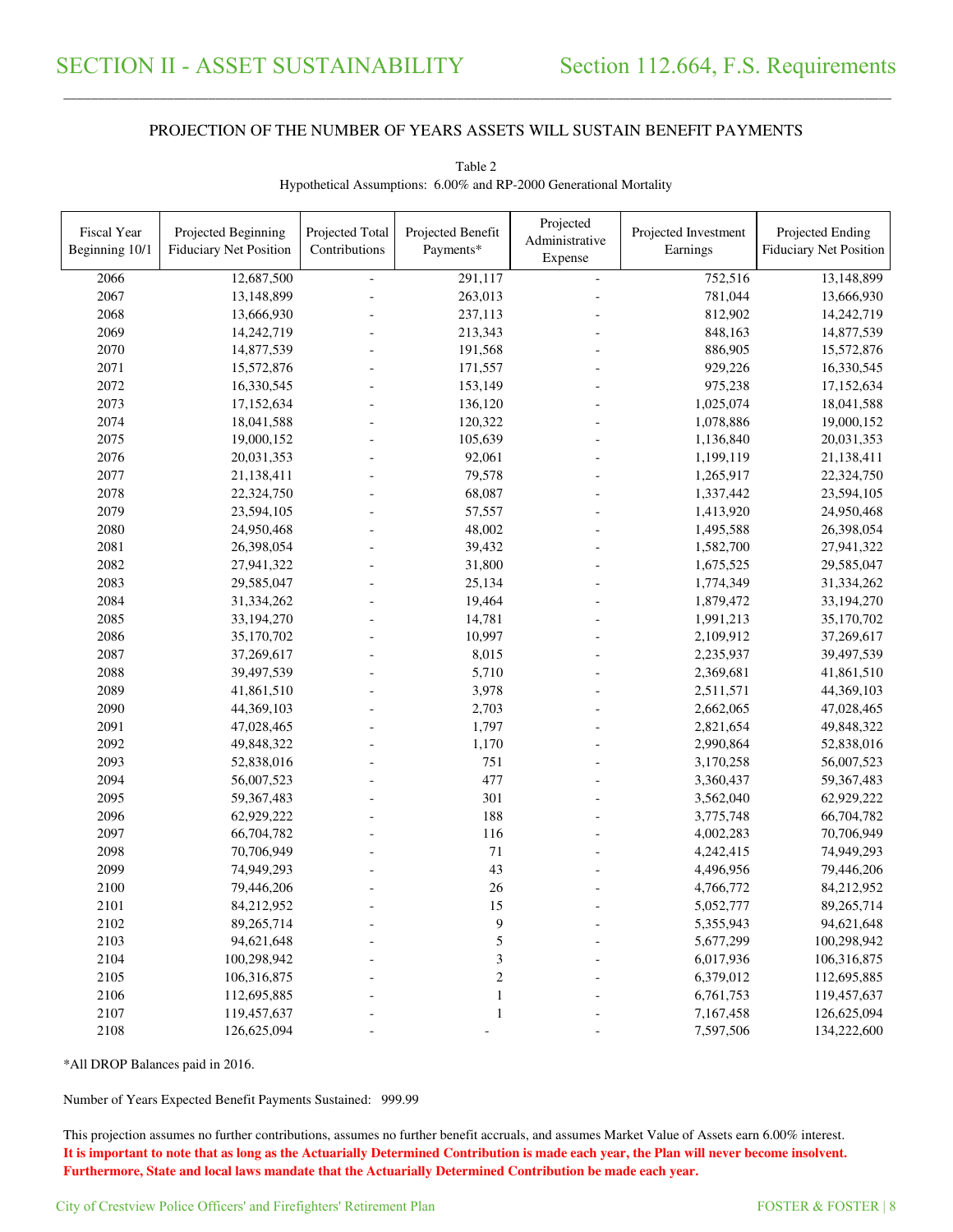\_\_\_\_\_\_\_\_\_\_\_\_\_\_\_\_\_\_\_\_\_\_\_\_\_\_\_\_\_\_\_\_\_\_\_\_\_\_\_\_\_\_\_\_\_\_\_\_\_\_\_\_\_\_\_\_\_\_\_\_\_\_\_\_\_\_\_\_\_\_\_\_\_\_\_\_\_\_\_\_\_\_\_\_\_\_\_\_\_\_\_\_\_\_\_\_\_\_\_\_\_\_\_\_\_\_\_\_\_\_\_\_\_\_\_\_\_\_\_\_\_\_\_\_\_\_\_\_\_\_\_\_\_\_\_\_\_\_\_\_\_\_\_\_\_\_\_\_\_\_

| <b>Fiscal Year</b> | Projected Beginning           | Projected Total | Projected Benefit | Projected<br>Administrative | Projected Investment | Projected Ending              |
|--------------------|-------------------------------|-----------------|-------------------|-----------------------------|----------------------|-------------------------------|
| Beginning 10/1     | <b>Fiduciary Net Position</b> | Contributions   | Payments*         | Expense                     | Earnings             | <b>Fiduciary Net Position</b> |
| 2016               | 17,297,179                    |                 | 918,205           | $\equiv$                    | 1,683,808            | 18,062,782                    |
| 2017               | 18,062,782                    |                 | 816,063           |                             | 1,765,475            | 19,012,194                    |
| 2018               | 19,012,194                    |                 | 804,704           |                             | 1,860,984            | 20,068,474                    |
| 2019               | 20,068,474                    |                 | 871,499           |                             | 1,963,272            | 21,160,247                    |
| 2020               | 21,160,247                    |                 | 967,087           |                             | 2,067,670            | 22,260,830                    |
| 2021               | 22,260,830                    |                 | 1,002,636         |                             | 2,175,951            | 23,434,145                    |
| 2022               | 23,434,145                    |                 | 1,025,115         |                             | 2,292,159            | 24,701,189                    |
| 2023               | 24,701,189                    |                 | 1,065,725         |                             | 2,416,833            | 26,052,297                    |
| 2024               | 26,052,297                    |                 | 1,134,050         |                             | 2,548,527            | 27,466,774                    |
| 2025               | 27,466,774                    |                 | 1,173,817         |                             | 2,687,987            | 28,980,944                    |
| 2026               | 28,980,944                    |                 | 1,207,028         |                             | 2,837,743            | 30,611,659                    |
| 2027               | 30,611,659                    |                 | 1,197,965         |                             | 3,001,268            | 32,414,962                    |
| 2028               | 32,414,962                    |                 | 1,191,618         |                             | 3,181,915            | 34,405,259                    |
| 2029               | 34,405,259                    |                 | 1,178,455         |                             | 3,381,603            | 36,608,407                    |
| 2030               | 36,608,407                    |                 | 1,178,049         |                             | 3,601,938            | 39,032,296                    |
| 2031               | 39,032,296                    |                 | 1,208,132         |                             | 3,842,823            | 41,666,987                    |
| 2032               | 41,666,987                    |                 | 1,211,815         |                             | 4,106,108            | 44,561,280                    |
| 2033               | 44,561,280                    |                 | 1,211,931         |                             | 4,395,531            | 47,744,880                    |
| 2034               | 47,744,880                    |                 | 1,222,981         |                             | 4,713,339            | 51,235,238                    |
| 2035               | 51,235,238                    |                 | 1,214,498         |                             | 5,062,799            | 55,083,539                    |
| 2036               | 55,083,539                    |                 | 1,204,084         |                             | 5,448,150            | 59,327,605                    |
| 2037               | 59,327,605                    |                 | 1,200,884         |                             | 5,872,716            | 63,999,437                    |
| 2038               | 63,999,437                    |                 | 1,215,587         |                             | 6,339,164            | 69,123,014                    |
| 2039               | 69,123,014                    |                 | 1,212,167         |                             | 6,851,693            | 74,762,540                    |
| 2040               | 74,762,540                    |                 | 1,195,403         |                             | 7,416,484            | 80,983,621                    |
| 2041               | 80,983,621                    |                 | 1,165,310         |                             | 8,040,097            | 87,858,408                    |
| 2042               | 87,858,408                    |                 | 1,136,216         |                             | 8,729,030            | 95,451,222                    |
| 2043               | 95,451,222                    |                 | 1,104,488         |                             | 9,489,898            | 103,836,632                   |
| 2044               | 103,836,632                   |                 | 1,070,394         |                             | 10,330,144           | 113,096,382                   |
| 2045               | 113,096,382                   |                 | 1,038,905         |                             | 11,257,693           | 123,315,170                   |
| 2046               | 123,315,170                   |                 | 1,005,191         |                             | 12,281,257           | 134,591,236                   |
| 2047               | 134,591,236                   |                 | 970,328           |                             | 13,410,607           | 147,031,515                   |
| 2048               | 147,031,515                   |                 | 932,669           |                             | 14,656,518           | 160,755,364                   |
| 2049               | 160,755,364                   |                 | 895,810           |                             | 16,030,746           | 175,890,300                   |
| 2050               | 175,890,300                   |                 | 859,442           |                             | 17,546,058           | 192,576,916                   |
| 2051               | 192,576,916                   |                 | 823,427           |                             | 19,216,520           | 210,970,009                   |
| 2052               | 210,970,009                   |                 | 787,081           |                             | 21,057,647           | 231,240,575                   |
| 2053               | 231,240,575                   |                 | 750,503           |                             | 23,086,532           | 253,576,604                   |
| 2054               | 253,576,604                   |                 | 713,698           |                             | 25,321,976           | 278,184,882                   |
| 2055               | 278,184,882                   |                 | 676,671           |                             | 27,784,655           | 305,292,866                   |
| 2056               | 305,292,866                   |                 | 639,690           |                             | 30,497,302           | 335,150,478                   |
| 2057               | 335,150,478                   |                 | 602,696           |                             | 33,484,913           | 368,032,695                   |
| 2058               | 368,032,695                   |                 | 565,787           |                             | 36,774,980           | 404,241,888                   |
| 2059               | 404,241,888                   |                 | 528,968           |                             | 40,397,740           | 444,110,660                   |
| 2060               | 444,110,660                   |                 | 492,339           |                             | 44,386,449           | 488,004,770                   |
| 2061               | 488,004,770                   |                 | 456,117           |                             | 48,777,671           | 536,326,324                   |
| 2062               | 536,326,324                   |                 | 420,658           |                             | 53,611,600           | 589,517,266                   |
| 2063               | 589,517,266                   |                 | 386,213           |                             | 58,932,416           | 648,063,469                   |
| 2064               | 648,063,469                   |                 | 353,023           |                             | 64,788,696           | 712,499,142                   |
| 2065               | 712,499,142                   |                 | 321,263           |                             | 71,233,851           | 783,411,730                   |

Table 3 Hypothetical Assumptions: 10.00% and RP-2000 Generational Mortality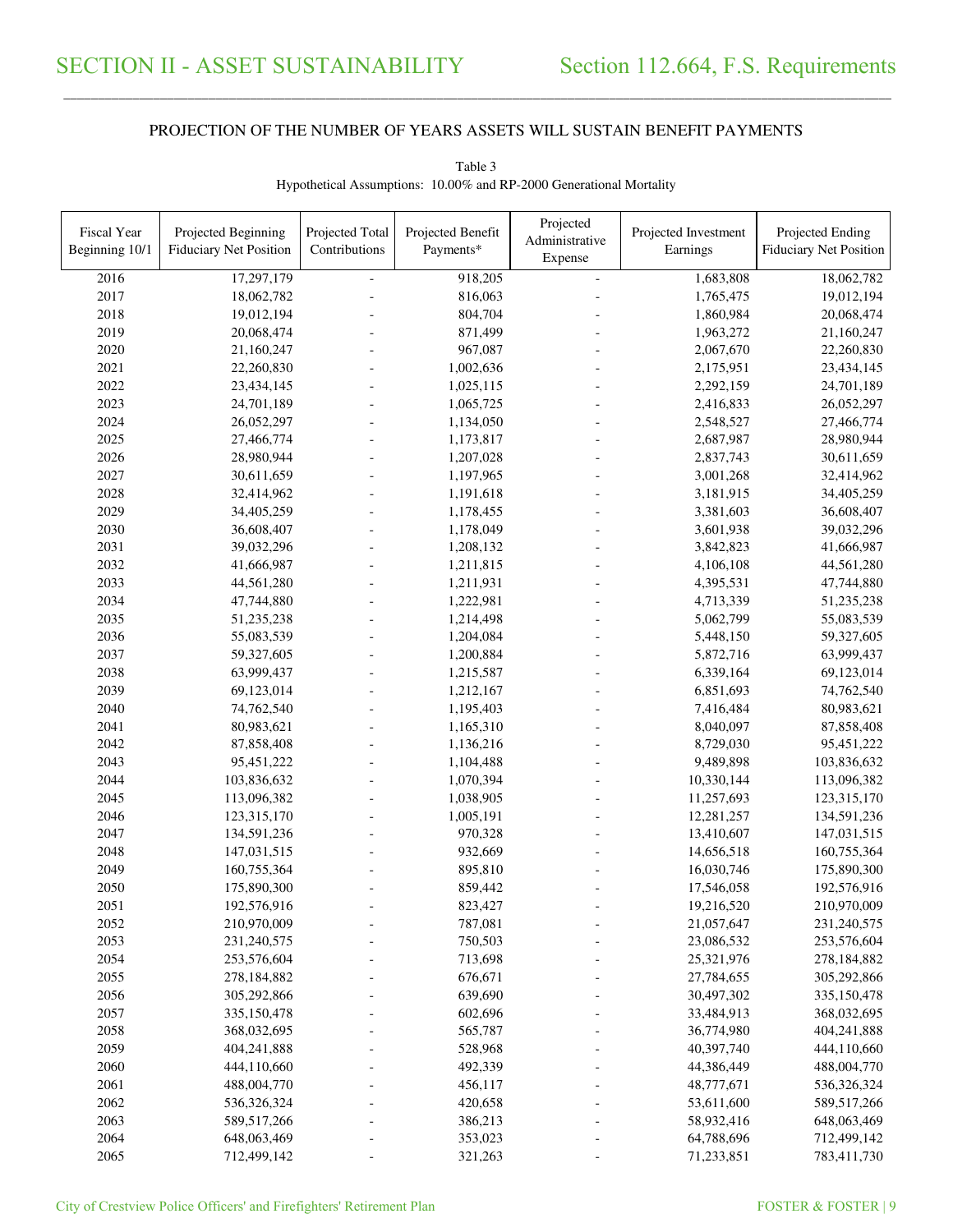\_\_\_\_\_\_\_\_\_\_\_\_\_\_\_\_\_\_\_\_\_\_\_\_\_\_\_\_\_\_\_\_\_\_\_\_\_\_\_\_\_\_\_\_\_\_\_\_\_\_\_\_\_\_\_\_\_\_\_\_\_\_\_\_\_\_\_\_\_\_\_\_\_\_\_\_\_\_\_\_\_\_\_\_\_\_\_\_\_\_\_\_\_\_\_\_\_\_\_\_\_\_\_\_\_\_\_\_\_\_\_\_\_\_\_\_\_\_\_\_\_\_\_\_\_\_\_\_\_\_\_\_\_\_\_\_\_\_\_\_\_\_\_\_\_\_\_\_\_\_

| <b>Fiscal Year</b><br>Beginning 10/1 | Projected Beginning<br><b>Fiduciary Net Position</b> | Projected Total<br>Contributions | Projected Benefit<br>Payments* | Projected<br>Administrative<br>Expense | Projected Investment<br>Earnings | Projected Ending<br><b>Fiduciary Net Position</b> |
|--------------------------------------|------------------------------------------------------|----------------------------------|--------------------------------|----------------------------------------|----------------------------------|---------------------------------------------------|
| 2066                                 | 783,411,730                                          | $\overline{\phantom{a}}$         | 291,117                        | $\sim$                                 | 78,326,617                       | 861,447,230                                       |
| 2067                                 | 861,447,230                                          |                                  | 263,013                        |                                        | 86, 131, 572                     | 947,315,789                                       |
| 2068                                 | 947,315,789                                          |                                  | 237,113                        |                                        | 94,719,723                       | 1,041,798,399                                     |
| 2069                                 | 1,041,798,399                                        |                                  | 213,343                        |                                        | 104,169,173                      | 1,145,754,229                                     |
| 2070                                 | 1,145,754,229                                        |                                  | 191,568                        |                                        | 114,565,845                      | 1,260,128,506                                     |
| 2071                                 | 1,260,128,506                                        |                                  | 171,557                        |                                        | 126,004,273                      | 1,385,961,222                                     |
| 2072                                 | 1,385,961,222                                        |                                  | 153,149                        |                                        | 138,588,465                      | 1,524,396,538                                     |
| 2073                                 | 1,524,396,538                                        |                                  | 136,120                        |                                        | 152,432,848                      | 1,676,693,266                                     |
| 2074                                 | 1,676,693,266                                        |                                  | 120,322                        |                                        | 167,663,311                      | 1,844,236,255                                     |
| 2075                                 |                                                      |                                  | 105,639                        |                                        |                                  |                                                   |
| 2076                                 | 1,844,236,255<br>2,028,548,960                       |                                  | 92,061                         |                                        | 184,418,344<br>202,850,293       | 2,028,548,960                                     |
| 2077                                 |                                                      |                                  | 79,578                         |                                        |                                  | 2,231,307,192                                     |
|                                      | 2,231,307,192                                        |                                  |                                |                                        | 223,126,740                      | 2,454,354,354                                     |
| 2078                                 | 2,454,354,354                                        |                                  | 68,087                         |                                        | 245,432,031                      | 2,699,718,298                                     |
| 2079                                 | 2,699,718,298                                        |                                  | 57,557                         |                                        | 269,968,952                      | 2,969,629,693                                     |
| 2080                                 | 2,969,629,693                                        |                                  | 48,002                         |                                        | 296,960,569                      | 3,266,542,260                                     |
| 2081                                 | 3,266,542,260                                        |                                  | 39,432                         |                                        | 326,652,254                      | 3,593,155,082                                     |
| 2082                                 | 3,593,155,082                                        |                                  | 31,800                         |                                        | 359,313,918                      | 3,952,437,200                                     |
| 2083                                 | 3,952,437,200                                        |                                  | 25,134                         |                                        | 395,242,463                      | 4,347,654,529                                     |
| 2084                                 | 4,347,654,529                                        |                                  | 19,464                         |                                        | 434,764,480                      | 4,782,399,545                                     |
| 2085                                 | 4,782,399,545                                        |                                  | 14,781                         |                                        | 478,239,215                      | 5,260,623,979                                     |
| 2086                                 | 5,260,623,979                                        |                                  | 10,997                         |                                        | 526,061,848                      | 5,786,674,830                                     |
| 2087                                 | 5,786,674,830                                        |                                  | 8,015                          |                                        | 578,667,082                      | 6,365,333,897                                     |
| 2088                                 | 6,365,333,897                                        |                                  | 5,710                          |                                        | 636,533,104                      | 7,001,861,291                                     |
| 2089                                 | 7,001,861,291                                        |                                  | 3,978                          |                                        | 700,185,930                      | 7,702,043,243                                     |
| 2090                                 | 7,702,043,243                                        |                                  | 2,703                          |                                        | 770,204,189                      | 8,472,244,729                                     |
| 2091                                 | 8,472,244,729                                        |                                  | 1,797                          |                                        | 847,224,383                      | 9,319,467,315                                     |
| 2092                                 | 9,319,467,315                                        |                                  | 1,170                          |                                        | 931,946,673                      | 10,251,412,818                                    |
| 2093                                 | 10,251,412,818                                       |                                  | 751                            |                                        | 1,025,141,244                    | 11,276,553,311                                    |
| 2094                                 | 11,276,553,311                                       |                                  | 477                            |                                        | 1,127,655,307                    | 12,404,208,141                                    |
| 2095                                 | 12,404,208,141                                       |                                  | 301                            |                                        | 1,240,420,799                    | 13,644,628,639                                    |
| 2096                                 | 13,644,628,639                                       |                                  | 188                            |                                        | 1,364,462,855                    | 15,009,091,306                                    |
| 2097                                 | 15,009,091,306                                       |                                  | 116                            |                                        | 1,500,909,125                    | 16,510,000,315                                    |
| 2098                                 | 16,510,000,315                                       |                                  | $71\,$                         |                                        | 1,651,000,028                    | 18,161,000,272                                    |
| 2099                                 | 18,161,000,272                                       |                                  | 43                             |                                        | 1,816,100,025                    | 19,977,100,254                                    |
| 2100                                 | 19,977,100,254                                       |                                  | 26                             |                                        | 1,997,710,024                    | 21,974,810,252                                    |
| 2101                                 | 21,974,810,252                                       |                                  | 15                             |                                        | 2,197,481,024                    | 24,172,291,261                                    |
| 2102                                 | 24, 172, 291, 261                                    |                                  | 9                              | $\overline{a}$                         | 2,417,229,126                    | 26,589,520,378                                    |
| 2103                                 | 26,589,520,378                                       |                                  | 5                              |                                        | 2,658,952,038                    | 29,248,472,411                                    |
| 2104                                 | 29,248,472,411                                       |                                  | $\mathfrak{Z}$                 |                                        | 2,924,847,241                    | 32,173,319,649                                    |
| 2105                                 | 32,173,319,649                                       |                                  | $\overline{c}$                 |                                        | 3,217,331,965                    | 35,390,651,612                                    |
| 2106                                 | 35,390,651,612                                       |                                  | $\mathbf{1}$                   |                                        | 3,539,065,161                    | 38,929,716,772                                    |
| 2107                                 | 38,929,716,772                                       |                                  | $\mathbf{1}$                   |                                        | 3,892,971,677                    | 42,822,688,448                                    |
| 2108                                 | 42,822,688,448                                       |                                  |                                |                                        | 4,282,268,845                    | 47,104,957,293                                    |
|                                      |                                                      |                                  |                                |                                        |                                  |                                                   |

Table 3 Hypothetical Assumptions: 10.00% and RP-2000 Generational Mortality

\*All DROP Balances paid in 2016.

Number of Years Expected Benefit Payments Sustained: 999.99

This projection assumes no further contributions, assumes no further benefit accruals, and assumes Market Value of Assets earn 10.00% interest. **It is important to note that as long as the Actuarially Determined Contribution is made each year, the Plan will never become insolvent. Furthermore, State and local laws mandate that the Actuarially Determined Contribution be made each year.**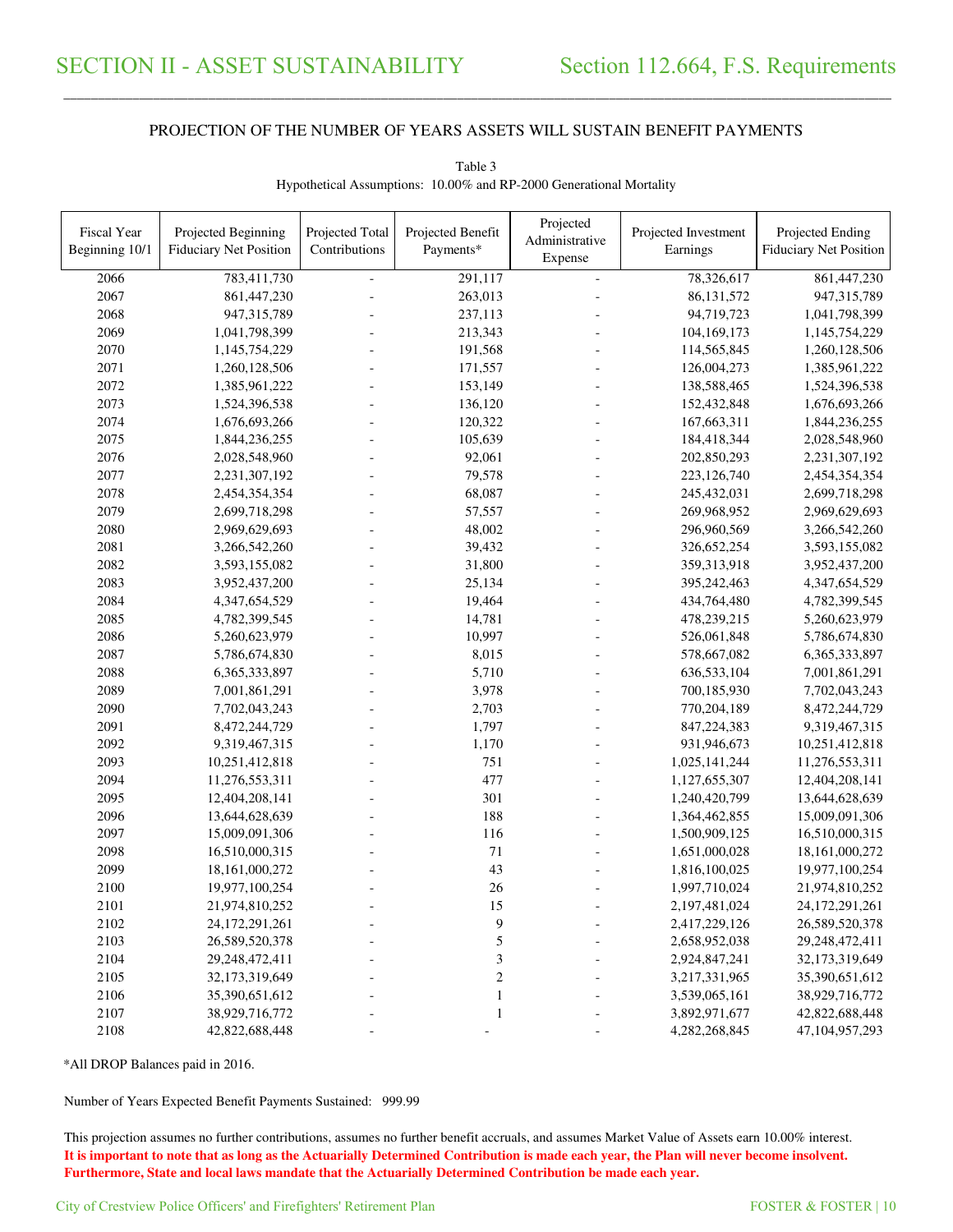### ACTUAL AND HYPOTHETICAL CONTRIBUTIONS APPLICABLE TO THE FISCAL YEAR ENDING SEPTEMBER 30, 2018

\_\_\_\_\_\_\_\_\_\_\_\_\_\_\_\_\_\_\_\_\_\_\_\_\_\_\_\_\_\_\_\_\_\_\_\_\_\_\_\_\_\_\_\_\_\_\_\_\_\_\_\_\_\_\_\_\_\_\_\_\_\_\_\_\_\_\_\_\_\_\_\_\_\_\_\_\_\_\_\_\_\_\_\_\_\_\_\_\_\_\_\_\_\_\_\_\_\_\_\_\_\_\_\_\_\_\_\_\_\_\_\_\_\_\_\_\_\_\_\_\_\_\_\_\_\_\_\_\_\_\_\_\_\_\_\_\_\_\_\_\_\_\_\_\_\_\_\_\_\_

#### Valuation Date: 10/1/2016

|                                                | <b>ACTUAL</b>                       | <b>HYPOTHETICAL</b>                 |                                   |  |
|------------------------------------------------|-------------------------------------|-------------------------------------|-----------------------------------|--|
|                                                | $8.00\%$<br>RP-2000<br>Generational | $6.00\%$<br>RP-2000<br>Generational | 10.00%<br>RP-2000<br>Generational |  |
| Total Required Contribution (Fixed \$)         | \$709,603                           | \$1,329,400                         | \$413,947                         |  |
| Total Required Contribution (% of Payroll)     | 16.0%                               | 30.1%                               | 9.4%                              |  |
| <b>Expected Member Contribution</b>            | 282,607                             | 282,607                             | 282,607                           |  |
| <b>Expected State Money</b>                    | 219,413                             | 219,413                             | 219,413                           |  |
| Expected Sponsor Contribution (Fixed \$)       | \$207,583                           | \$827,380                           | \$0                               |  |
|                                                |                                     |                                     |                                   |  |
| Expected Sponsor Contribution (% of Payroll)   | 4.6%                                | 18.7%                               | $0.0\%$                           |  |
| <b>ASSETS</b>                                  |                                     |                                     |                                   |  |
| Actuarial Value <sup>1</sup>                   | 17,958,665                          | 17,958,665                          | 17,958,665                        |  |
| Market Value <sup>1</sup>                      | 17,297,179                          | 17,297,179                          | 17,297,179                        |  |
| <b>LIABILITIES</b>                             |                                     |                                     |                                   |  |
| Present Value of Benefits                      |                                     |                                     |                                   |  |
| <b>Active Members</b>                          |                                     |                                     |                                   |  |
| <b>Retirement Benefits</b>                     | 13,316,850                          | 19,444,651                          | 9,578,703                         |  |
| <b>Disability Benefits</b>                     | 749,992                             | 1,027,471                           | 569,151                           |  |
| Death Benefits                                 | 184,004                             | 250,715                             | 138,813                           |  |
| <b>Vested Benefits</b>                         | 929,929                             | 1,642,373                           | 550,079                           |  |
| <b>Refund of Contributions</b>                 | 266,472                             | 280,371                             | 254,012                           |  |
| <b>Service Retirees</b>                        | 5,392,970                           | 6,535,129                           | 4,579,486                         |  |
| <b>DROP</b> Retirees <sup>1</sup>              | 716,822                             | 811,715                             | 644,145                           |  |
| Beneficiaries                                  | 36,447                              | 37,419                              | 35,526                            |  |
| <b>Disability Retirees</b>                     | 124,403                             | 140,215                             | 111,676                           |  |
| <b>Terminated Vested</b>                       | 69,259                              | 69,259                              | 69,259                            |  |
| Share Plan                                     | 784,822                             | 784,822                             | 784,822                           |  |
| Total:                                         | 22,571,970                          | 31,024,140                          | 17,315,672                        |  |
| Present Value of Future Salaries               | 30,909,628                          | 34,318,009                          | 28, 135, 189                      |  |
| Present Value of Future                        |                                     |                                     |                                   |  |
| <b>Member Contributions</b>                    | 1,978,216                           | 2,196,353                           | 1,800,652                         |  |
| <b>Total Normal Cost</b>                       | 608,645                             | 965,535                             | 394,235                           |  |
| <b>Present Value of Future</b>                 |                                     |                                     |                                   |  |
| Normal Costs (Entry Age Normal)                | 4,637,376                           | 7,880,839                           | 2,888,830                         |  |
| Total Actuarial Accrued Liability <sup>1</sup> | 18,311,522                          | 23,520,230                          | 14,803,771                        |  |
| Unfunded Actuarial Accrued<br>Liability (UAAL) | 352,857                             | 5,561,565                           | (3,154,894)                       |  |